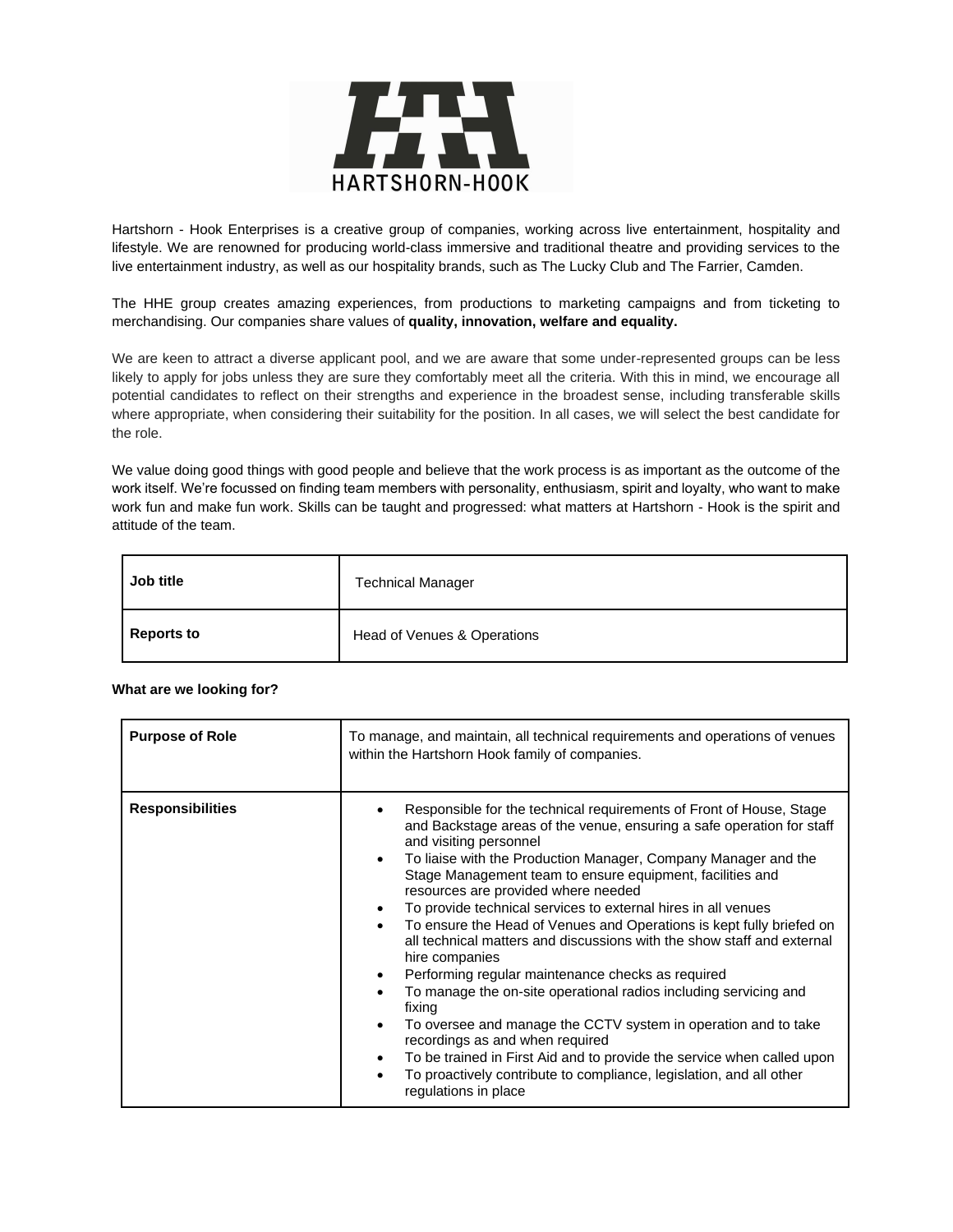|                                           | To assist and provide technical help on all Assisted Performances that<br>take place across the venues<br>To assist in carrying out all responsibilities associated with Health &<br>Safety, Fire and the wellbeing of all those that come into the venue<br>To undertake any other duties that fall within the role<br>$\bullet$ |
|-------------------------------------------|-----------------------------------------------------------------------------------------------------------------------------------------------------------------------------------------------------------------------------------------------------------------------------------------------------------------------------------|
| <b>Qualifications &amp; Experience</b>    | A background in Technical Theatre<br>A working knowledge of Health & Safety, Fire Safety and First Aid<br>A working knowledge of Immersive Theatre<br>$\bullet$<br>Previous experience of working across multi-space venues is<br>$\bullet$<br>preferable although not essential                                                  |
| <b>Capabilities &amp; Characteristics</b> | Excellent communication skills<br>Ability to remain calm and perform under pressure<br>A positive and flexible approach to work                                                                                                                                                                                                   |

## **What can you expect from the role?**

| <b>Salary</b>                | Circa £30,000 pa                                                                                                                                                                                                                                                                                                                                                                                                                                                                                                                                                              |
|------------------------------|-------------------------------------------------------------------------------------------------------------------------------------------------------------------------------------------------------------------------------------------------------------------------------------------------------------------------------------------------------------------------------------------------------------------------------------------------------------------------------------------------------------------------------------------------------------------------------|
| <b>Contract Length</b>       | Ongoing                                                                                                                                                                                                                                                                                                                                                                                                                                                                                                                                                                       |
| <b>Working Conditions</b>    | The role is based in Davies Street, Mayfair but requires additional work at The<br>Vanguard, The Farrier and The Lucky Club Terrace in Camden Market.<br>The role is predominantly Monday to Friday 10am to 6pm but with a need to<br>work evenings and weekends at times on special events and hires. A rota<br>system will be implemented so that the working week remains at 40 hours<br>across 5 days.<br>Whilst events may change at short notice, it is anticipated that at least two<br>weeks notice will be given to any change of shift pattern in the working week. |
| <b>Physical Requirements</b> | Some physical labour is required within the role.                                                                                                                                                                                                                                                                                                                                                                                                                                                                                                                             |
| <b>Company Extras!</b>       | Employee discounts and deals for our food & beverage offerings such<br>as at The Lucky Club and The Farrier<br>Invitations to press nights and product launches<br>Ticket discounts or complimentary tickets to our shows<br>٠<br>A day off for your birthday!                                                                                                                                                                                                                                                                                                                |

## **How to Apply**

Please send a CV and cover letter telling us how you meet the job description and why you are interested in the role. Please send to [andrew.mills@hartshornhook.com](mailto:andrew.mills@hartshornhook.com) with "Application for Technical Manager" in the subject line.